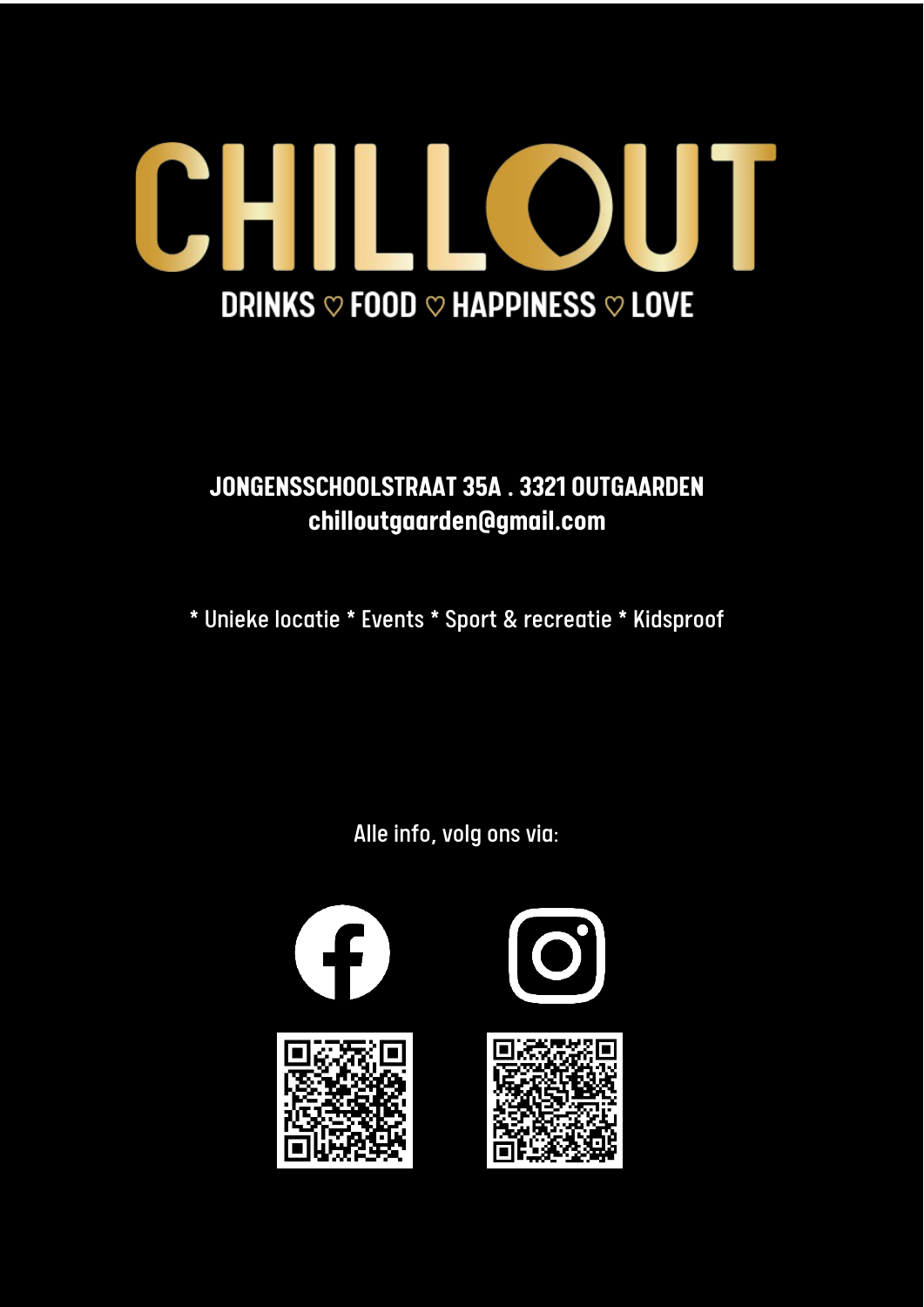#### ♡ **SUMMER DRINKS**

| APERO CHILLOUT (Italicus Rosolio - Bergamotlikeur & prosecco) | £7,50   |
|---------------------------------------------------------------|---------|
| <b>PROSECCO GLAS</b>                                          | € 7,50  |
| <b>APEROL SPRITZ</b>                                          | € 7,50  |
| TONICELLO (Limoncello + Tonic)                                | € 7,50  |
| CAMPARI ORANGE/TONIC/SODA                                     | € 7,50  |
| <b>CAMPARI NATUUR</b>                                         | € 5,00  |
| <b>RICARD</b>                                                 | £5,00   |
| <b>SANGRIA met vers fruit</b>                                 | € 8,50  |
| <b>LILLET - TONIC</b>                                         | € 7,50  |
| <b>NEGRONI</b>                                                | € 11,00 |
| <b>CRODINO</b>                                                | E6,00   |
|                                                               |         |
| <b>GIN &amp; TONIC</b><br>$\infty$                            |         |
| <b>BULLDOG</b> (kruidig)                                      | £ 11,00 |
| <b>HENDRICKS (floraal)</b>                                    | £ 12,00 |
| <b>GIN MARE (kruidig)</b>                                     | € 13,00 |
| <b>BELGIUM ORGANIC PINK GIN</b>                               | £ 13,00 |
| MONKEY 47 (kruidig)                                           | € 13,00 |
| COPPERHEAD (kruidig)                                          | € 13,00 |
| NON-ALCOHOL COPPERHEAD (floraal)                              | €9,50   |
|                                                               |         |
| $\heartsuit$ spirits                                          |         |
| <b>HAVANNA CLUB ESPECIAL - COLA</b>                           | £ 9,50  |
| VODKA ABSOLUT - COLA                                          | €9,50   |
| <b>WHISKEY JAMESON - COLA</b>                                 | €9,50   |
| <b>VODKA RED BULL/SUGARFREE RED BULL</b>                      | €9,50   |
| HOMEMADE LIMONCELLO                                           | £5,00   |
|                                                               |         |

# **DRINKS ♡ FOOD ♡ HAPPINESS ♡ LOVE**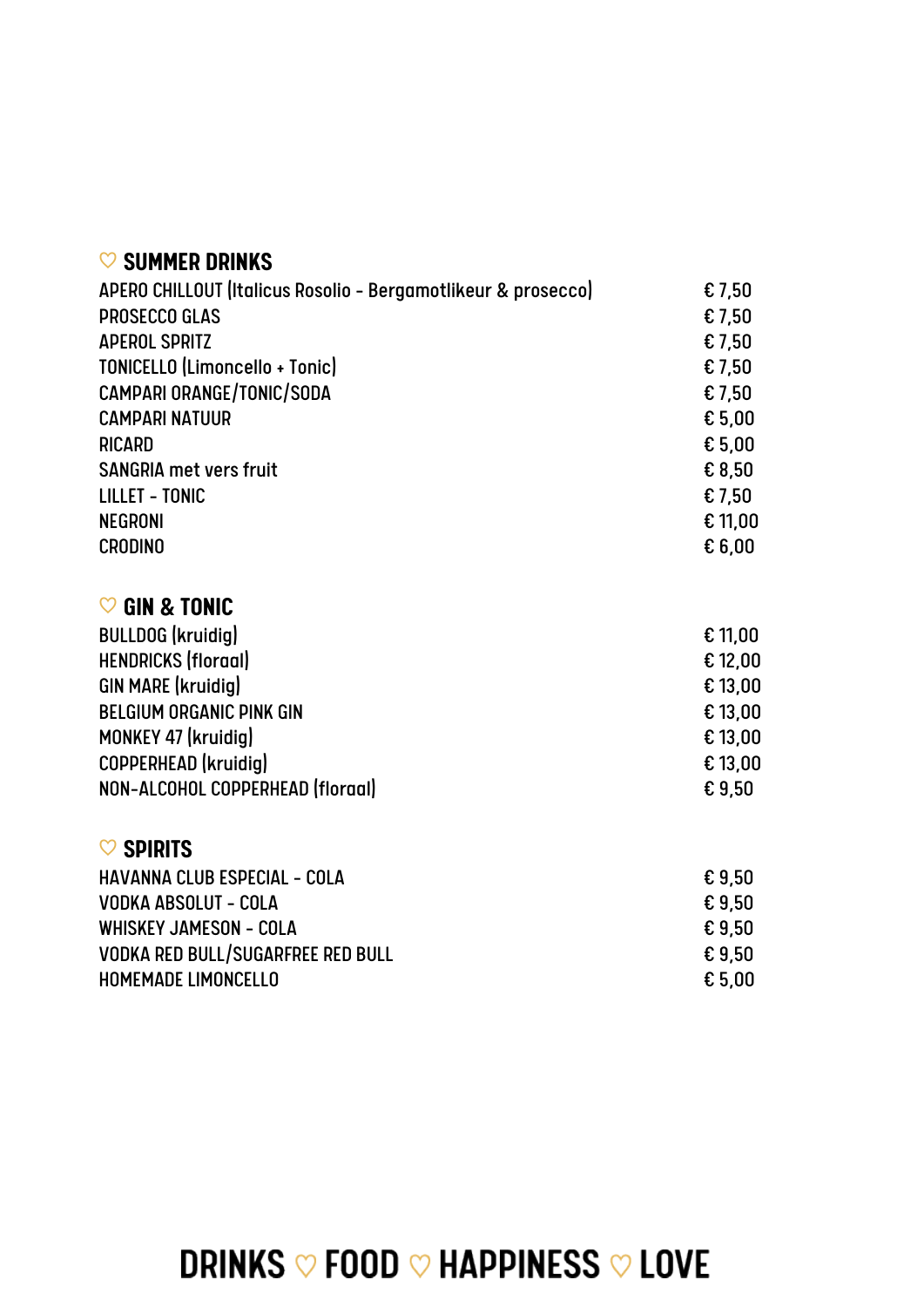| $\heartsuit$ HUISWIJN                                  |           |
|--------------------------------------------------------|-----------|
| WIT / ROSE / ROOD                                      | £6,00     |
| $\heartsuit$ wijnen per fles                           |           |
| WIT                                                    |           |
| <b>HUISWIJN</b>                                        | $£$ 25,00 |
| BACALHOA CHARDONNAY COVA DA URSA - PORTUGAL            | € 38,00   |
| <b>ROSE</b>                                            |           |
| <b>HUISWIJN</b>                                        | $£$ 25,00 |
| <b>CHATEAU DE BERNE - CHATEAU DE BERNE - FRANKRIJK</b> | € 30,00   |
| ROOD                                                   |           |
| <b>HUISWIJN</b>                                        | $£$ 25,00 |
| MONTEPULCIANO D'ABRUZZO - ITALIË                       | € 28,00   |
| CHATEAU LARRUAU MARGAUX - FRANKRIJK                    | € 39,00   |
| <b>BUBBELS PER FLES</b><br>$\circ$                     |           |
| <b>EMMA PROSECCO SUPERIORE BRUT</b>                    | $£$ 29,00 |
| <b>CHAMPAGNE JOSEPH PERRIER BRUT</b>                   | £55,00    |

### \* SUMMERDEALS \*

| <b>PER FLES &amp; TONIC</b>          |
|--------------------------------------|
| 70CL € 95 (incl. 10x tonic)          |
| 70CL € 100 (incl. 10x tonic)         |
| 70CL € 110 (incl. 10x tonic)         |
| 70CL € 110 (incl. 10x tonic)         |
| 50CL $\epsilon$ 100 (incl. 7x tonic) |
| 50CL $\epsilon$ 100 (incl. 7x tonic) |
|                                      |
|                                      |

HAVANA CLUB ESPECIAL RHUM - COLA VODKA ABSOLUT - COLA 70CL  $\epsilon$  75 (incl. 10x cola) WHISKEY JAMESON - COLA  $70CL \in 75$  (incl. 10x cola) VODKA RED BULL 70CL € 75 (incl. 10x red bull)

♡ **SPIRITS** PER FLES & COLA

### **DRINKS ♡ FOOD ♡ HAPPINESS ♡ LOVE**